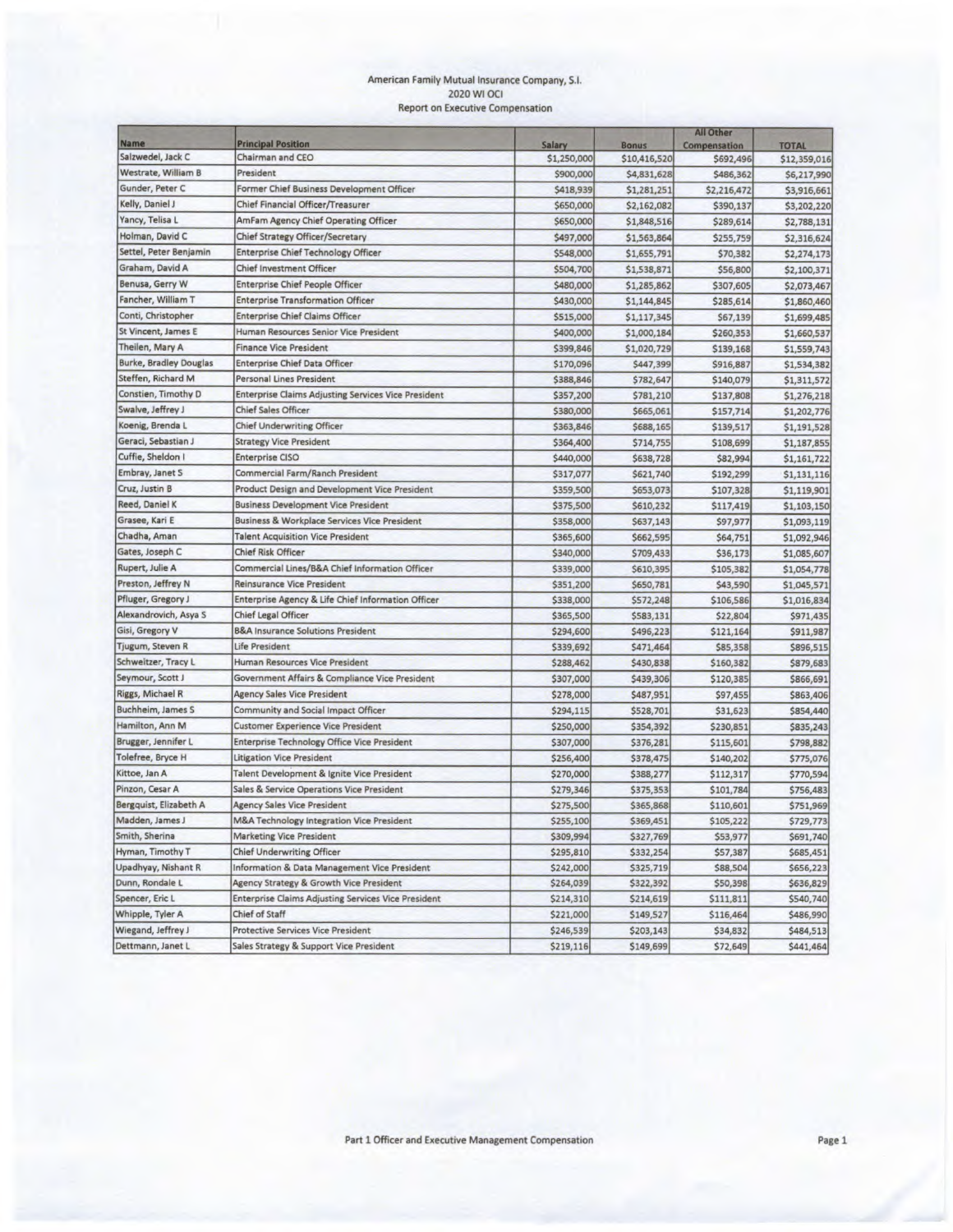# American Family Mutual Insurance Company, SI. 2020 WI OCI Report on Executive Compensation

| <b>Name</b>          | <b>Principal Position</b>                                                     | Salary  | <b>Bonus</b> | All Other<br>Compensation | <b>Total</b> |  |
|----------------------|-------------------------------------------------------------------------------|---------|--------------|---------------------------|--------------|--|
| Christine M. Cumming | Retired First Vice President and COO,<br>Federal Reserve Bank of New York     | 210,000 | o            | 0                         | 210,000      |  |
| Londa J. Dewey       | <b>Chief Executive Officer.</b><br>QTI Group                                  | 210,000 | $\mathbf{0}$ | 0                         | 210,000      |  |
| Sheri H. Edison      | <b>Executive Vice President and General Counsel,</b><br>Amcor Flexibles, Inc. | 138,750 | 0            | 0                         | 138,750      |  |
| Leslie Ann Howard    | Senior Advisor to the CEO,<br><b>United Way Worldwide</b>                     | 185,000 | $\circ$      | $\circ$                   | 185,000      |  |
| Idalene F. Kesner    | Dean.<br>Indiana University Kelley School of Business                         | 185,000 | 0            | $\Omega$                  | 185,000      |  |
| Rakesh Khurana Dean  | Dean.<br><b>Harvard College</b>                                               | 185,000 | $\Omega$     | $\mathbf 0$               | 185,000      |  |
| Michael M. Knetter   | President & CEO.<br>University of Wisconsin Foundation                        | 215,000 | 0            | $\circ$                   | 215,000      |  |
| Eliot G. Protsch     | President.<br><b>WAPSIE Investment &amp; Advisory</b>                         | 185,000 | $\mathbf{0}$ | $\circ$                   | 185,000      |  |
| Rosa G. Rios         | Former United States Treasurer,<br><b>CEO, Red River Associates</b>           | 185,000 | 0            | $\circ$                   | 185,000      |  |
| Paul S. Shain        | President and CEO.<br><b>Singlewire</b>                                       | 220,000 | 0            | $\circ$                   | 220,000      |  |
| Thomas M. Tefft      | Former Executive,<br>Medtronic, Inc.                                          | 215,000 | 0            | $\Omega$                  | 215,000      |  |
| Thomas J. Zimbrick   | CEO,<br>Zimbrick, Inc.                                                        | 210,000 | O            | $\Omega$                  | 210,000      |  |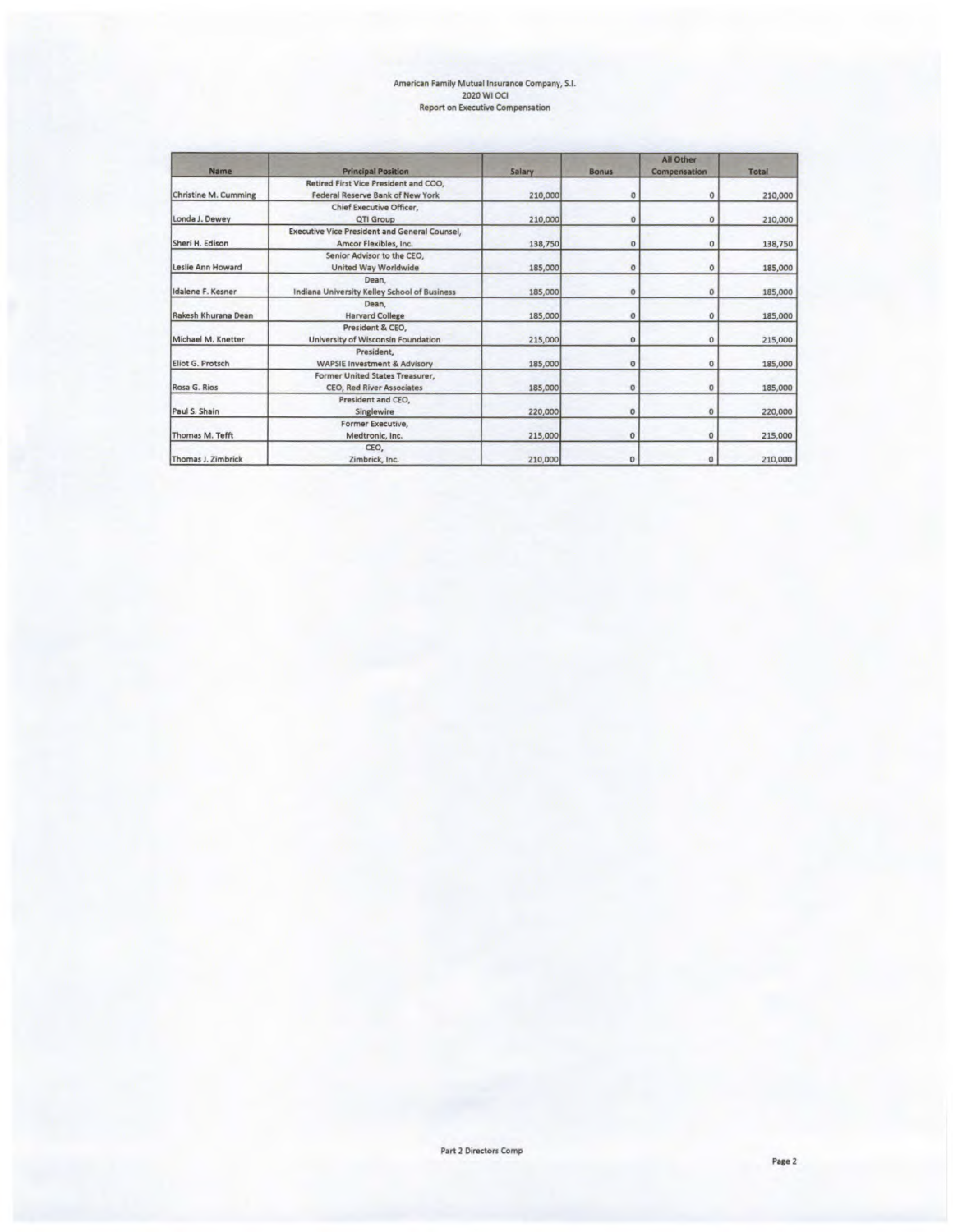# American Family Mutual Insurance Company, S.I. 2020 WI OCI Report on Executive Compensation

|                     | Salary     | <b>Bonus</b> | All Other<br>Compensation | <b>Total</b> |  |
|---------------------|------------|--------------|---------------------------|--------------|--|
| A. Officers         | 19,325,280 | 49,383,926   | 10,214,875                | 78,924,081   |  |
| <b>B.</b> Directors | 2,343,750  |              | υ                         | 2,343,750    |  |